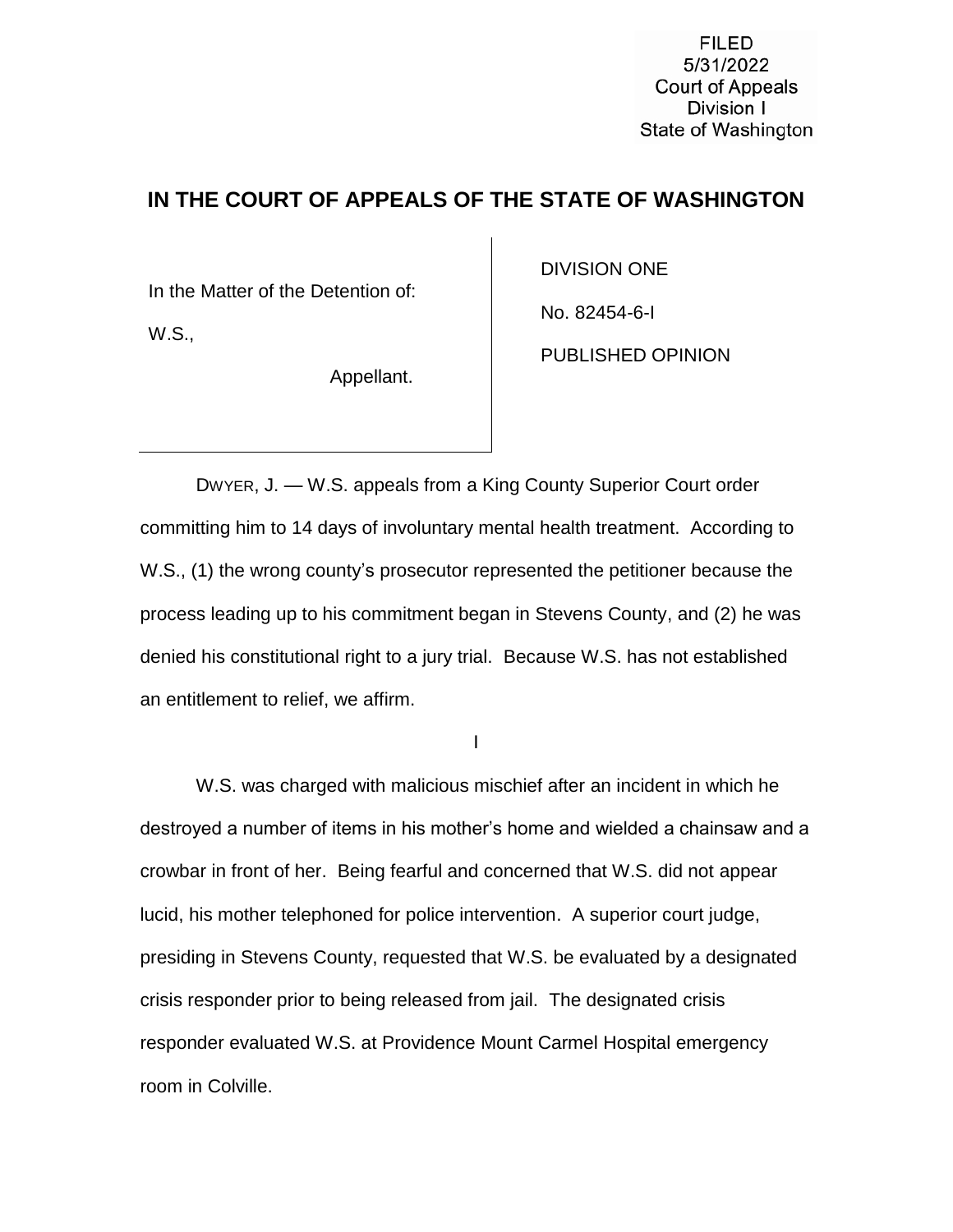Based on his conversations with W.S., W.S.'s mother, and W.S.'s physician, the designated crisis responder petitioned to detain W.S. for an initial 120 hours of involuntary treatment. The initial petition was filed in King County Superior Court. Upon his release from jail supervision, W.S. was transported from the Providence Mount Carmel Hospital emergency room to Fairfax Hospital in King County.

Within 120 hours of his initial detention, W.S.'s treatment providers at Fairfax Hospital filed a petition for 14 days of involuntary treatment. The petition was filed in King County Superior Court. A probable cause hearing was held and the superior court determined by a preponderance of the evidence that petitioner had proved that W.S., as a result of a mental disorder, presented a likelihood of serious harm to others and to the property of others. Accordingly, the superior court ordered W.S. to be detained for up to 14 days of involuntary treatment. The superior court advised W.S. that if the hospital filed another petition to detain him beyond 14 days, he could demand a jury trial. W.S. responded, "I want a jury trial right now, please." The superior court ignored this request.

W.S. appeals.

II

W.S. contends that "the wrong county prosecuted W.S."<sup>1</sup> This is so, according to W.S., because the proceeding was initiated in Stevens County. We disagree.

 $\overline{a}$ 

<sup>1</sup> Br. of Appellant at 4.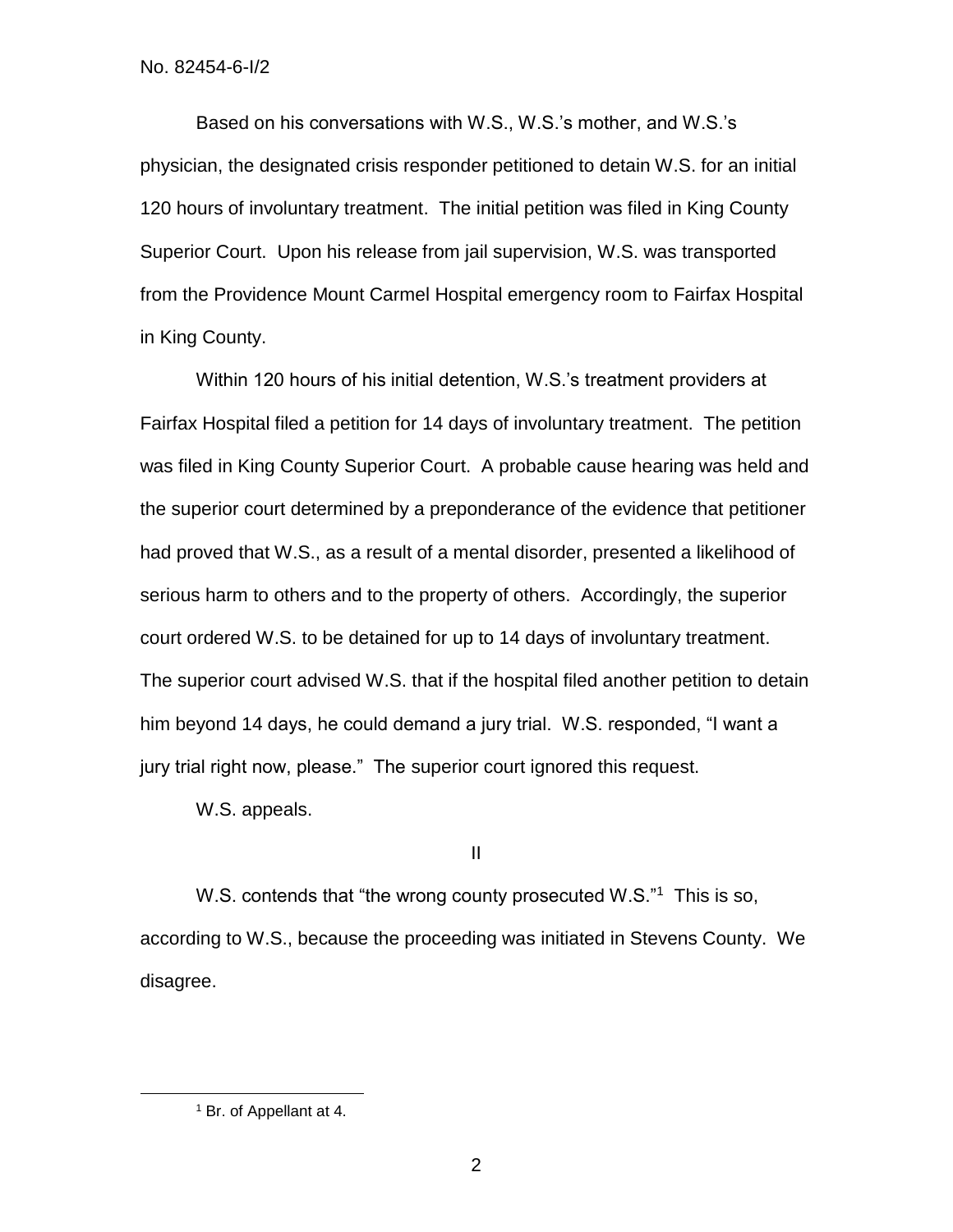$\overline{a}$ 

The responsibility for representing the individuals or agencies petitioning

for mental health commitment or detention is designated by statute:

*In any judicial proceeding for involuntary commitment* or detention except under RCW 71.05.201, or in any proceeding challenging involuntary commitment or detention, *the prosecuting attorney for the county in which the proceeding was initiated shall represent the individuals or agencies petitioning for commitment or detention* and shall defend all challenges to such commitment or detention, except that the attorney general shall represent and provide legal services and advice to state hospitals or institutions with regard to all provisions of and proceedings under this chapter other than proceedings initiated by such hospitals and institutions seeking fourteen day detention.

RCW 71.05.130 (emphasis added).

W.S. contends that the judicial proceeding for the 14-day involuntary

commitment was initiated when the judge presiding in Stevens County requested

that a designated crisis responder evaluate W.S. prior to his release from jail.

According to W.S., "'initiated'" is defined as "'to cause or facilitate the beginning

of'" <sup>2</sup> and, but for the judge's request of the designated crisis responder, W.S.

would not have been initially detained, moved to a hospital in King County, and

evaluated there—all of which resulted in the filing of the petition for a 14-day

period of involuntary commitment and, after a probable cause hearing, the entry

of an order committing W.S. to up to 14 days of involuntary treatment.

However, the relevant statute provides that a probable cause hearing resulting in a court order for up to 14 days of involuntary treatment can only be initiated by the filing of a petition seeking an order authorizing the 14-day detention. RCW 71.05.240 ("*If a petition is filed for fourteen day involuntary* 

<sup>2</sup> Br. of Appellant at 6 (quoting MERRIAM-WEBSTER ONLINE DICTIONARY, <https://www.merriam-webster.com/dictionary/initiate#h1> (last visited Aug. 20, 2021)).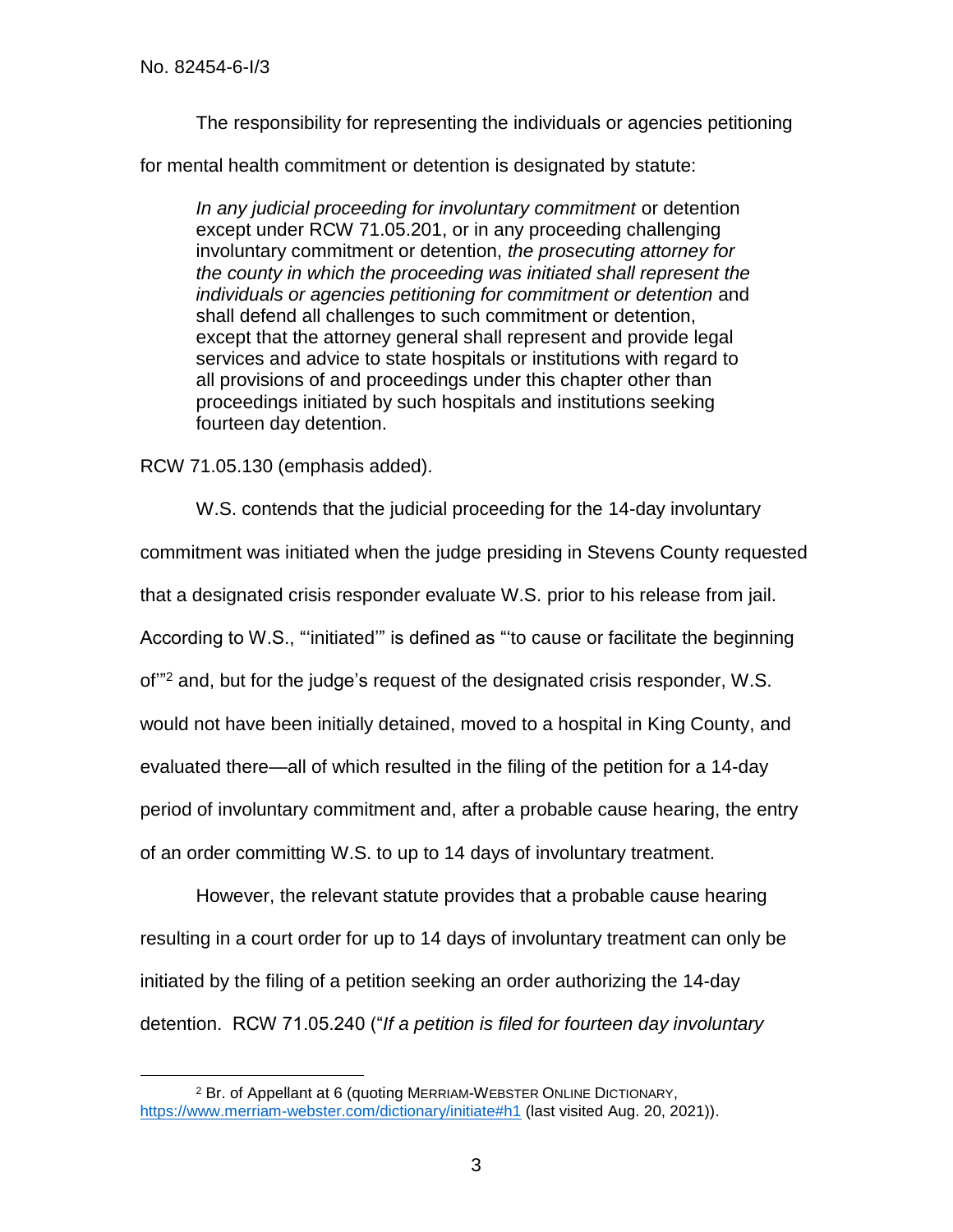No. 82454-6-I/4

 $\overline{a}$ 

*treatment* or ninety days of less restrictive alternative treatment, the court shall hold a probable cause hearing within one hundred twenty hours of the initial detention of such person as determined in RCW 71.05.180, or at a time determined under RCW 71.05.148." (emphasis added)). Thus, had the petition for a 14-day commitment not been filed, W.S. would have been released within 120 hours. RCW 71.05.180. Accordingly, the judicial proceeding at issue was initiated when the mental health professionals at Fairfax Hospital, in King County, filed a petition seeking W.S.'s detention for up to 14 days of involuntary treatment.

At oral argument in this court, W.S.'s counsel asserted that, although W.S. was detained at Fairfax Hospital in King County when the petition was filed and when the probable cause hearing was held and although Fairfax Hospital was the petitioner, the prosecutor for Stevens County could have represented Fairfax Hospital without significant inconvenience, as the proceeding took place by way of a video conference. According to W.S., this is evidence that the word "initiated" in RCW 71.05.130 refers to either the time at which W.S. was referred for evaluation or when he was first evaluated, both of which occurred in Stevens County. However, RCW 71.05.130 was last amended in 2015. In 2015, commitment hearings under the involuntary treatment act required the physical presence of respondents. In re Det. of J.N., 200 Wn. App. 279, 290, 402 P.3d 380 (2017).<sup>3</sup> Video hearings could only be held with the consent of the

4

<sup>&</sup>lt;sup>3</sup> The legislature has subsequently amended the involuntary treatment act to remove the requirement that respondents be physically present at the probable cause hearing. RCW 71.05.310.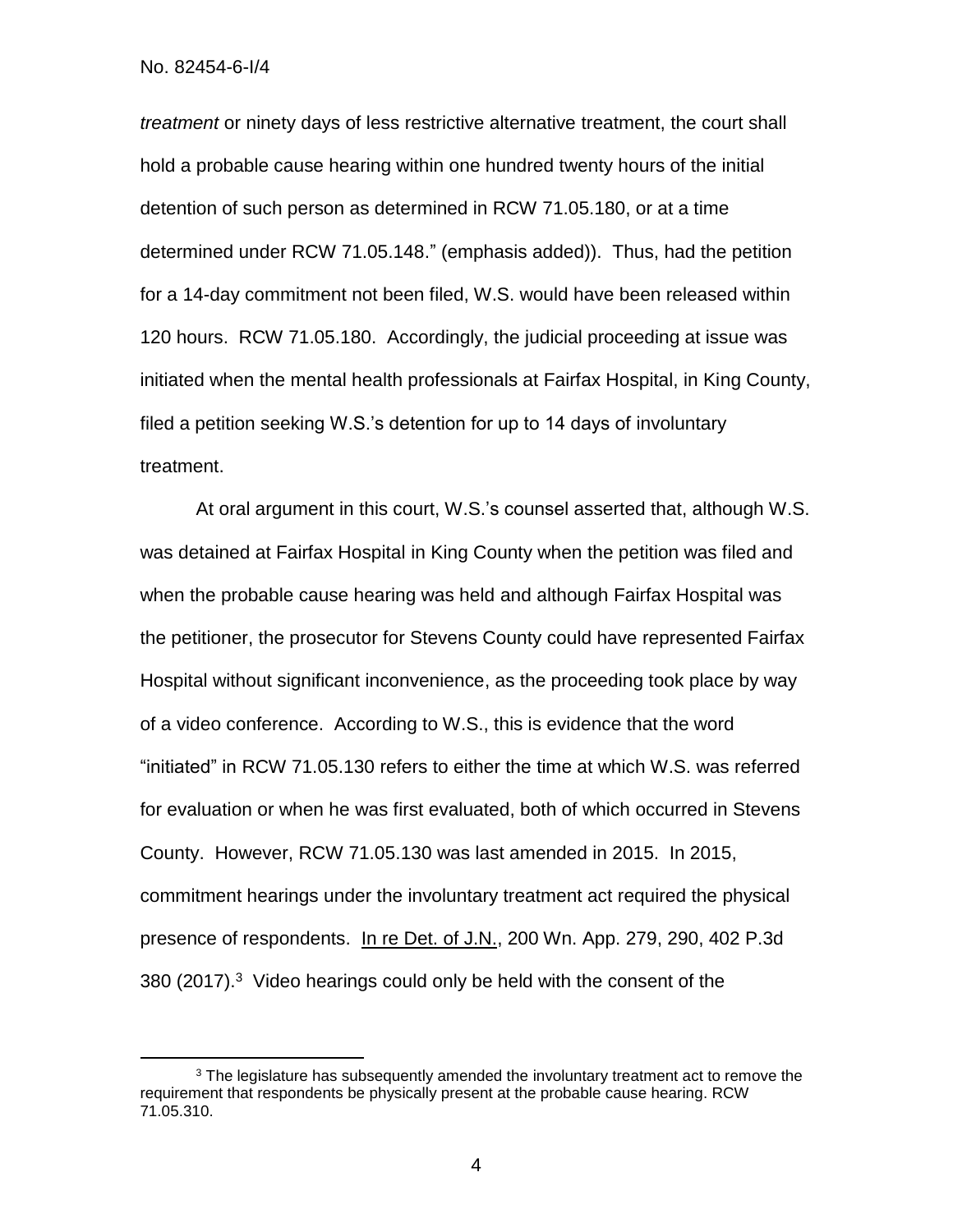respondent. This simple fact completely undercuts W.S.'s statutory construction argument. The prosecutor for King County was properly responsible for representing the petitioner.

III

W.S. next contends that his state constitutional right to a jury trial was

violated when his request for a jury trial was ignored. As no such right exists at a

probable cause hearing, we disagree.

We review a claim of a constitutional right to a jury trial de novo. In re Det.

of C.B., 9 Wn. App. 2d 179, 182, 443 P.3d 811 (2019). The Washington

Constitution provides that "[t]he right of trial by jury shall remain inviolate." WASH.

CONST. art. I, § 21. To determine whether that provision grants the right to a jury

trial in certain circumstances, we apply a two-part test:

First, we determine the scope of the right to a jury trial as it existed at the time of our founding in 1889; second, we determine if the type of action at issue is similar to one that would include the right to a jury trial at that time.

In re Det. of M.W., 185 Wn.2d 633, 662, 374 P.3d 1123 (2016).

We have previously engaged in a thorough analysis of whether the right to

a jury trial exists in this circumstance and determined that

there was no proceeding in 1889 to which the jury trial right attached akin to the proceeding referenced as a probable cause hearing in RCW 71.05.240. Accordingly, the Washington Constitution does not require that a jury be seated to determine the issues presented in a probable cause hearing commenced pursuant to RCW 71.05.240.